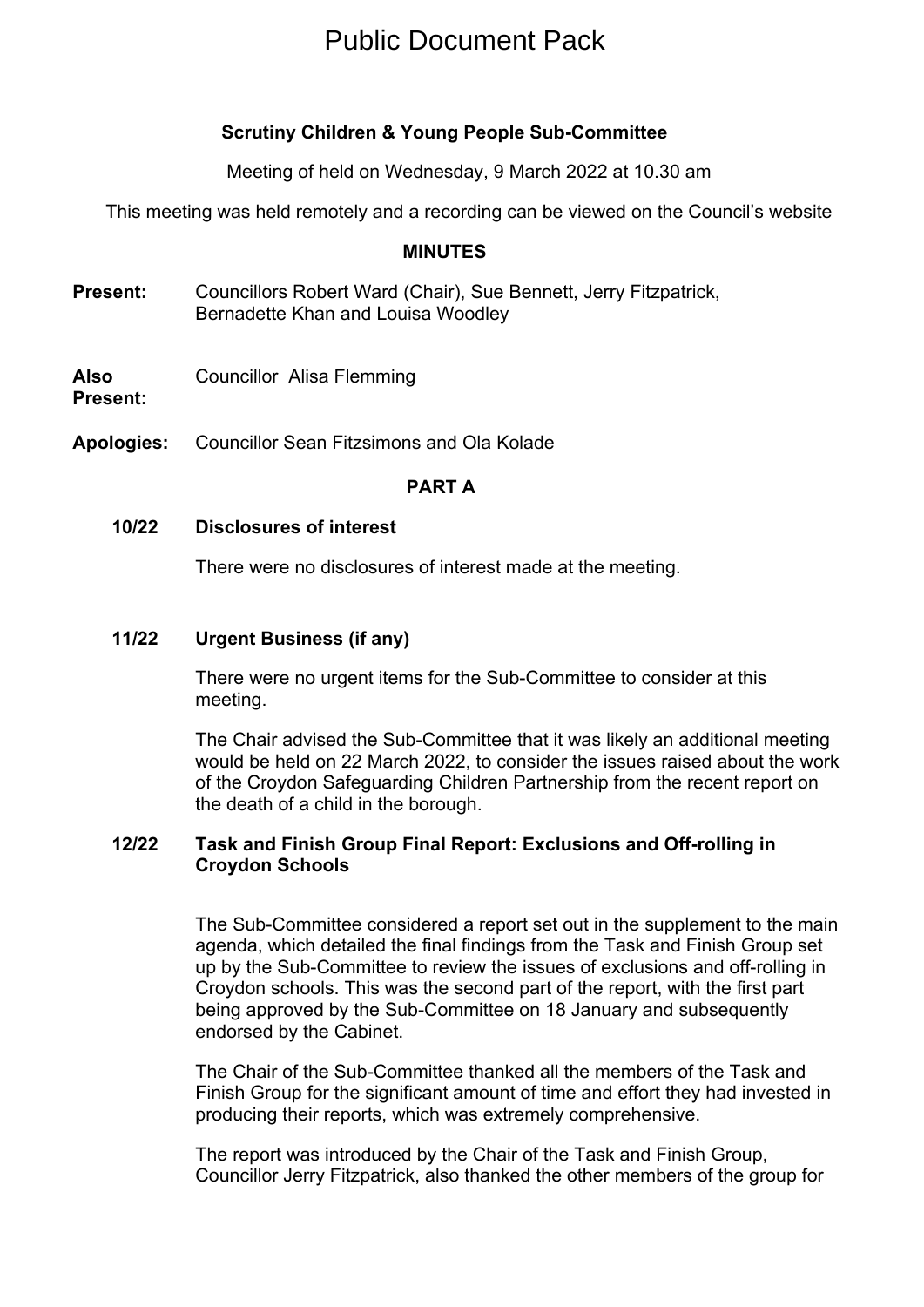their support in the preparation of the report. During the introduction provided by Councillor Fitzpatrick, the following was noted.

- There was a huge number of competing demands on school leaders, including the need to be inclusive and keep children in schools. Conversely, market demand required the delivery of good exam results to ensure the high placing of a school's position in league tables, pulling demand in the other direction.
- Ofsted had previously highlighted concern nationally that some schools may be gaming the system through off-rolling pupils that may lower scores. It was understood that there may have been instances of this in some Croydon schools.
- The review undertaken by the Task and Finish Group had identified nine key findings, which were outlined o[npages](https://democracy.croydon.gov.uk/documents/s36425/TF%20Group%20Report%20-%20Part%202.pdf) 3 & 4 of the report.
- These included the finding that there was an increased number of children attending schools with significant additional need.
- There was a piecemeal system of schools across the borough which had been exacerbated by academisation, which made it more challenging for schools to cooperate.
- The key to ensuring inclusion was to get to the root of the problem, which required early diagnosis.
- Additional support was required to help manage the transition process between schools at the earliest possible stage.
- It could be challenging for parents who wanted to have their autistic child educated in mainstream education as a proportion of schools were not equipped or able to provide for the needs of these pupils.
- The Group had found examples of schools refusing unannounced visits from the Council, which raised questions about what was happening in these schools.
- Elective home education was an area of concern for the Group, which questioned whether the Council had sufficient policy to deliver it. There was also a huge backlog in reviewing home education provision which needed to be addressed. The need to have an increased focus on elective home education had increased following the Government's recent announcement of local authorities needing to maintain a log of home schools and to ensure these pupils were being suitably educated.
- There was a concern that the part of the elective home education policy that fell onto social care colleagues had not been taken on board, which may result in future safeguarding issues.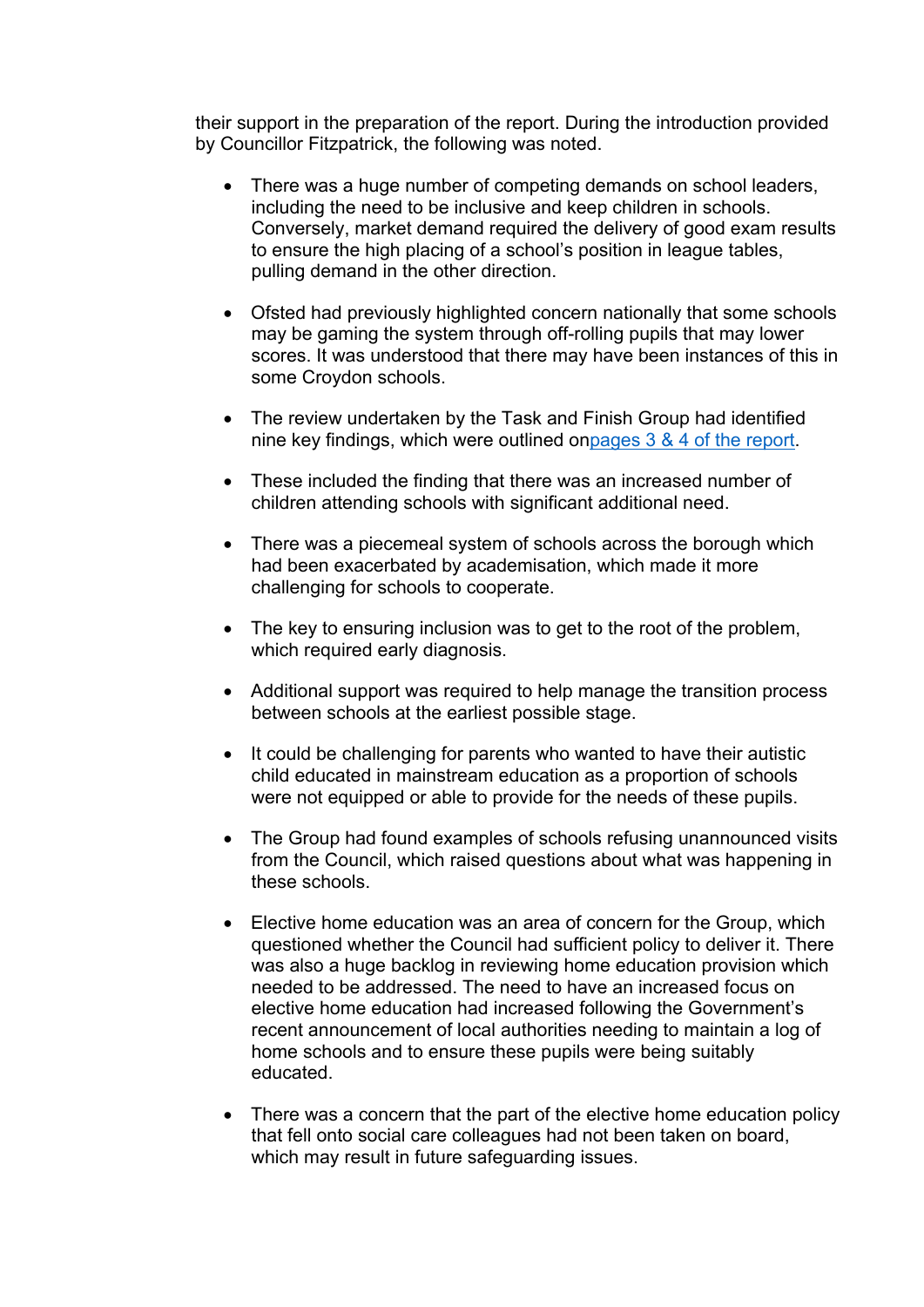- Draft government guidance was likely to have huge implication for managed moves and alternative provision. One key point of the new guidance was a child would now be dual registered at both old and new schools with the purpose of seeking to reintegrate them back into school. This would mean that Croydon schools were retaining far more pupils than they do at present. The guidance would also end the practice of punishment rooms. It also meant that groups of schools would need to work together to commission alternative provision to address a child's needs, which would increase the level of schoolbased commissioning.
- The Council has until 31 March to respond to the Department for Education consultation and it was hoped this would be informed by the comments of the Group.
- Finally, the Group commended the excellent team of officers in the borough who were committed to inclusion and who would be tasked with implementing the new quidance.

Following the introduction by Councillor Fitzpatrick, the Council's Director of Education, Shelley Davies, provided a response, thanking the Task and Finish Group for its work and open dialogue with officers. It was important to note that the report had been delivered at a time when the Service was looking at inclusion and the recommendations made by the Group would be taken forward and responded to formally. There was a need to make sure both school leaders and parents understood what needed to happen to ensure the new policy was effective. A review of the Fair Access Panel also needed to be undertaken with school leaders as a collective. Finally, it was emphasised that this work would be delivered across Children's services.

Following the introduction to the report, the Sub-Committee was given the opportunity to ask questions about the information provided. The first question concerned one of the findings of the Task and Finish Group that further work was needed to find the root causes of a pupil's behavioural issues. It was questioned how far back a school could be expected to investigate and whether this would also include the child's parents. In response, it was acknowledged that it could be difficult to identify the root cause of behavioural issues, but there were examples of good practice in some secondary schools in the borough. However, it was important that both primary and secondary schools were able to implement these processes at the right time and that they were appropriately funded for this work. If schools were unable to deliver this work within their own expertise, there were many other good services available who could mediate between schools and parents.

It was highlighted that children's centres could be resource to work with children and parents to identify the root causes of behavioural issues and as such it was positive that these services were being maintained. It was important that the Government and other funding sources provided the level of funding required by schools to deliver effective services to support children at risk of exclusion. There was also a disproportionality in the ethnicity of